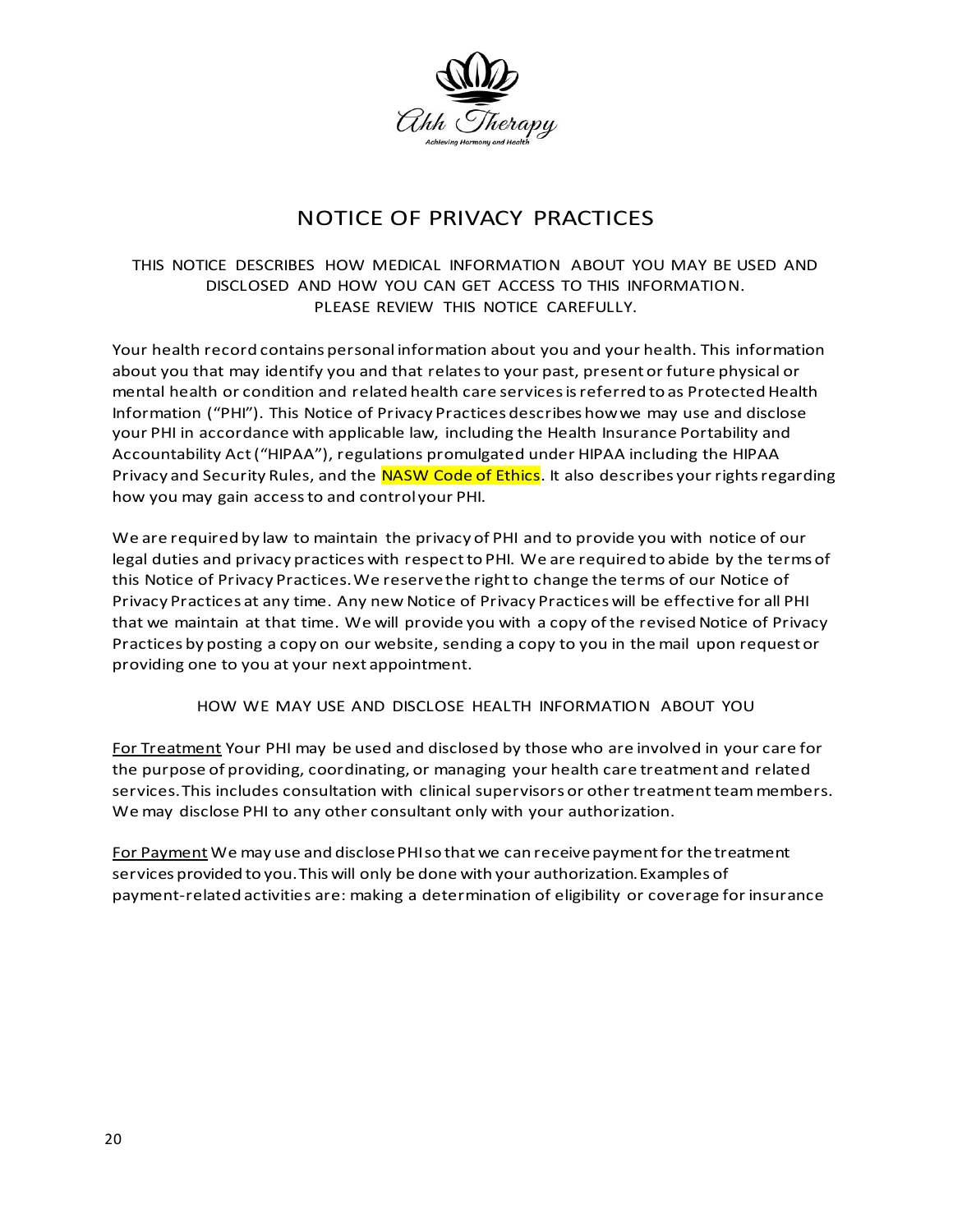

benefits, processing claims with your insurance company, reviewing services provided to you to determine medical necessity, or undertaking utilization review activities. If it becomes necessary to use collection processes due to lack of payment for services, we will only disclose the minimum amount of PHI necessary for purposes of collection.

For Health Care Operations We may use or disclose, as needed, your PHI in order to support our business activities including, but not limited to, quality assessment activities, employee review activities, licensing, and conducting or arranging for other business activities. For example, we may share your PHI with third parties that perform various business activities (e.g., billing or typing services) provided we have a written contract with the business that requires it to safeguard the privacy of your PHI. For training or teaching purposes PHI will be disclosed only with your authorization.

Required by Law Under the law, we must disclose your PHI to you upon your request. In addition, we must make disclosures to the Secretary of the Department of Health and Human Services for the purpose of investigating or determining our compliance with the requirements of the Privacy Rule.

Without Authorization Following is a list of the categories of uses and disclosures permitted by HIPAA without an authorization. Applicable law and ethical standards permit us to disclose information about you without your authorization only in a limited number of situations. As a social worker licensed in this state and as a member of the National Association of Social Workers, it is our practice to adhere to more stringent privacy requirements for disclosures without an authorization. The following language addresses these categories to the extent consistent with the NASW Code of Ethics and HIPAA.

Child Abuse or Neglect We may disclose your PHI to a state or local agency that is authorized by law to receive reports of child abuse or neglect.

Judicial and Administrative Proceedings We may disclose your PHI pursuant to a subpoena (with your written consent), court order, administrative order or similar process.

Deceased Patients We may disclose PHI regarding deceased patients as mandated by state law, or to a family member or friend that was involved in your care or payment for care prior to death, based on your prior consent. A release of information regarding deceased patients may be limited to an executor or administrator of a deceased person's estate or the person identified as next-of-kin.PHI of personsthat have been deceased for more than fifty (50) yearsis not protected under HIPAA.

Medical Emergencies We may use or disclose your PHI in a medical emergency situation to medical personnelonly in order to preventserious harm.Ourstaff will try to provide you a copy of this notice as soon as reasonably practicable after the resolution ofthe emergency.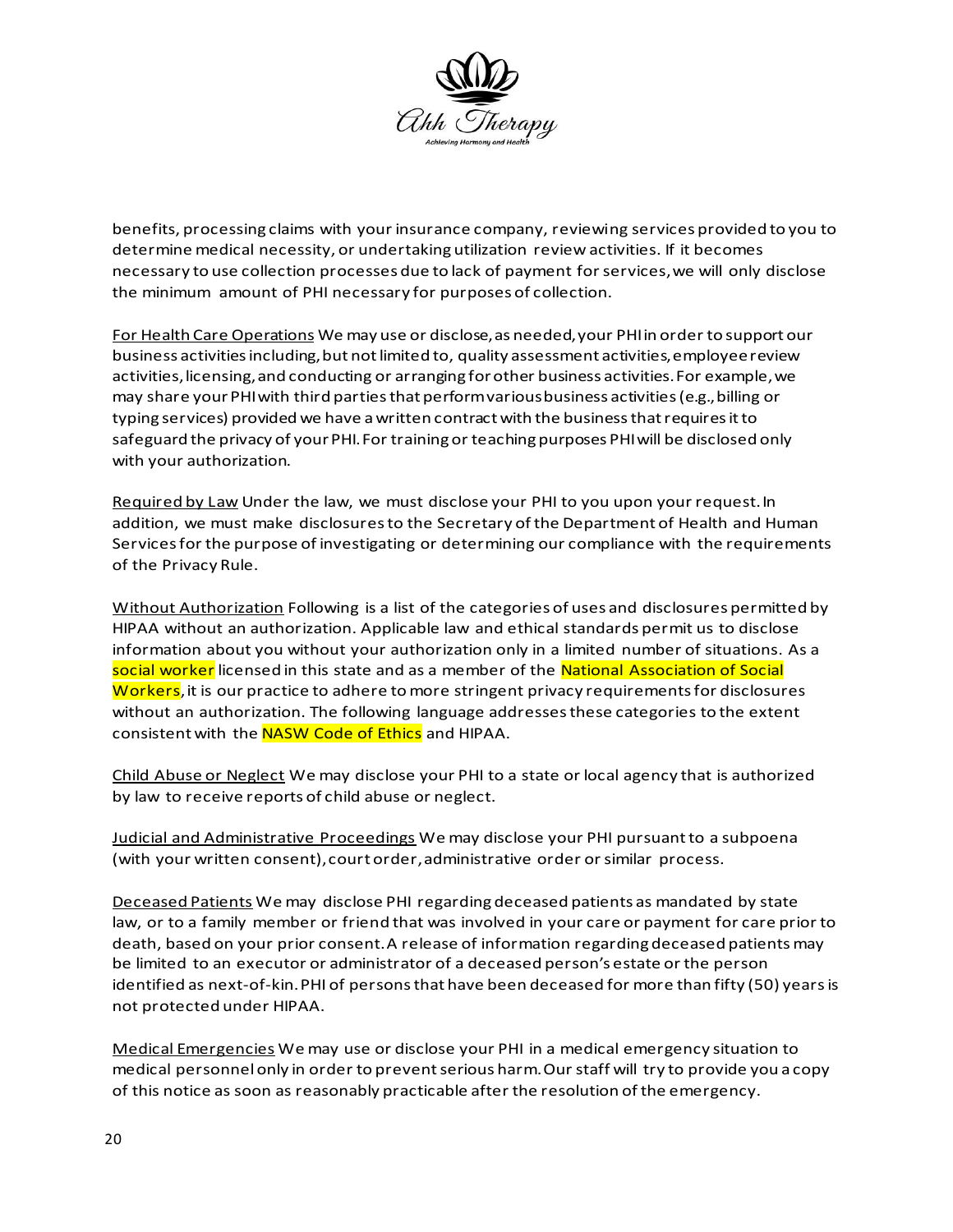

Family Involvement in Care We may disclose information to close family members or friends directly involved in your treatment based on your consent or as necessary to preventserious harm.

Health Oversight If required, we may disclose PHI to a health oversight agency for activities authorized by law, such as audits, investigations, and inspections. Oversight agencies seeking this information include government agencies and organizations that provide financial assistance to the program (such as third-party payors based on your prior consent) and peer review organizations performing utilization and quality control.

Law Enforcement We may disclose PHI to a law enforcement official as required by law, in compliance with a subpoena (with your written consent), court order, administrative order or similar document, for the purpose of identifying a suspect, material witness or missing person, in connection with the victim of a crime, in connection with a deceased person, in connection with the reporting of a crime in an emergency, or in connection with a crime on the premises.

Specialized Government Functions We may review requests fromU.S. military command authorities if you have served as a member of the armed forces, authorized officials for national security and intelligence reasons and to the Department of State for medical suitability determinations, and disclose your PHI based on your written consent, mandatory disclosure laws and the need to prevent serious harm.

Public Health If required, we may use or disclose your PHI for mandatory public health activities to a public health authority authorized by law to collect or receive such information for the purpose of preventing or controlling disease, injury, or disability, or if directed by a public health authority, to a government agency that is collaborating with that public health authority.

Public Safety We may disclose your PHI if necessary, to prevent or lessen a serious and imminent threat to the health or safety of a person or the public. If information is disclosed to prevent or lessen a seriousthreatitwill be disclosed to a person or personsreasonably able to prevent or lessen the threat,including the target of the threat.

Research PHI may only be disclosed after a special approval process or with your authorization.

Verbal Permission We may also use or disclose your information to family members that are directly involved in your treatment with your verbal permission.

With Authorization Uses and disclosures not specifically permitted by applicable law will be made only with your written authorization, which may be revoked at any time, except to the extent that we have already made a use or disclosure based upon your authorization. The following uses and disclosures will be made only with your written authorization: (i) most uses and disclosures of psychotherapy notes which are separated from the rest of your medical record; (ii) most uses and disclosures of PHI for marketing purposes, including subsidized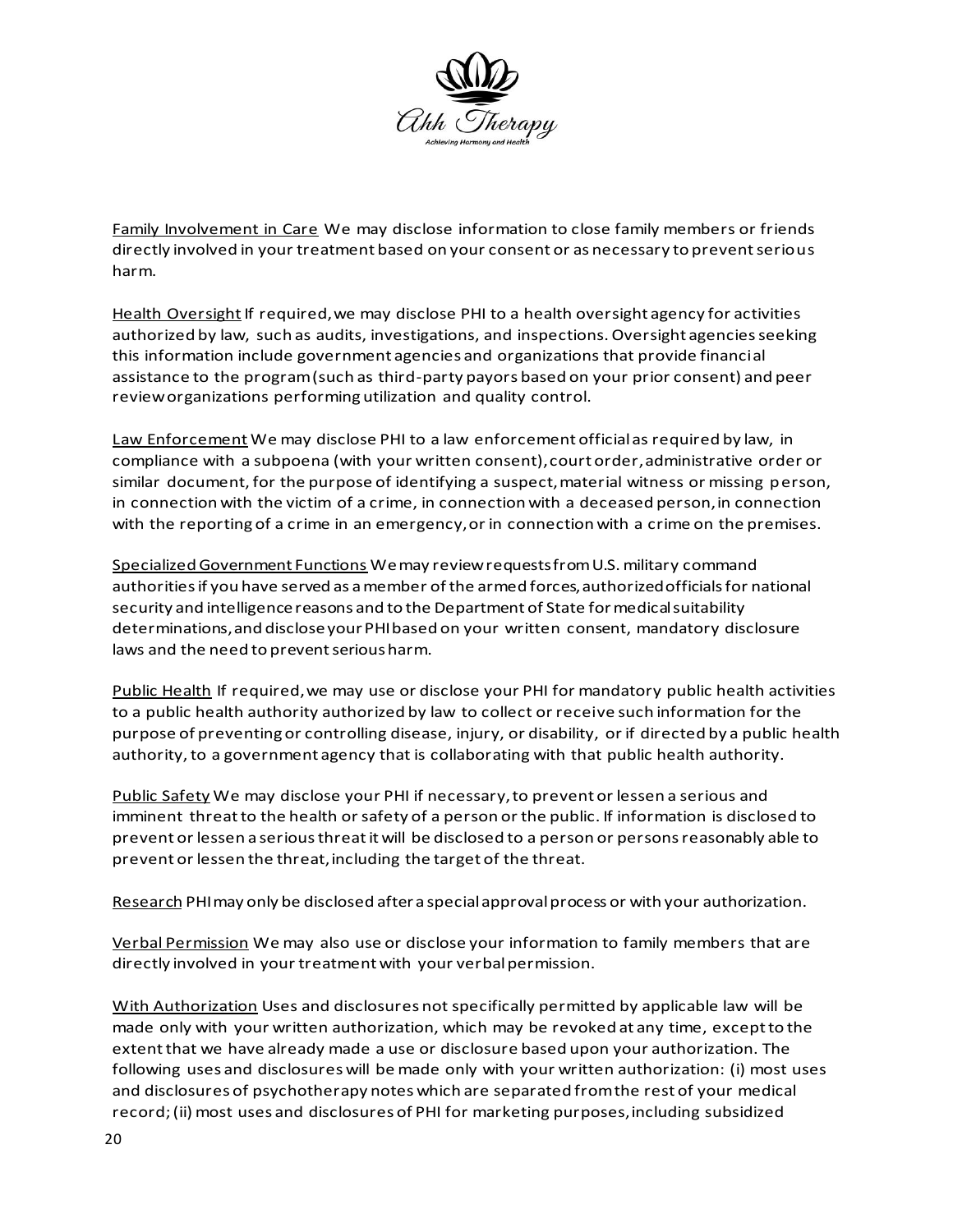

treatment communications; (iii) disclosures that constitute a sale of PHI; and (iv) other uses and disclosures not described in this Notice of Privacy Practices.

## YOUR RIGHTS REGARDING YOUR PHI

You have the following rights regarding PHI we maintain about you. To exercise any of these rights, please submit your request in writing to myself, Deja Fuimaono, LCSW.

Right of Access to Inspect and Copy. You have the right, which may be restricted only in exceptional circumstances, to inspect and copy PHI that is maintained in a "designated record set". A designated record set contains mental health/medical and billing records and any other records that are used to make decisions about your care. Your right to inspect and copy PHI will be restricted only in those situations where there is compelling evidence that access would cause serious harm to you or if the information is contained in separately maintained psychotherapy notes. We may charge a reasonable, cost-based fee for copies. If your records are maintained electronically, you may also request an electronic copy of your PHI. You may also request that a copy of your PHI be provided to another person.

Right to Amend. If you feel that the PHI we have about you is incorrect or incomplete, you may ask us to amend the information although we are not required to agree to the amendment. If we deny your request for amendment, you have the right to file a statement of disagreement with us. We may prepare a rebuttal to your statement and will provide you with a copy. Please contact the Privacy Officer if you have any questions.

Right to an Accounting of Disclosures. You have the right to request an accounting of certain disclosures that we make of your PHI. We may charge you a reasonable fee if you request more than one accounting in any 12-month period.

Right to Request Restrictions. You have the right to request a restriction or limitation on the use or disclosure of your PHI for treatment, payment, or health care operations. We are not required to agree to your request unless the request is to restrict disclosure of PHI to a health plan for purposes of carrying out payment or health care operations, and the PHI pertains to a health care item or service that you paid for out of pocket. In that case, we are required to honor your request for a restriction.

Right to Request Confidential Communication. You have the right to request that we communicate with you about health matters in a certain way or at a certain location. We will accommodate reasonable requests. We may require information regarding how payment will be handled or specification of an alternative address or other method of contact as a condition for accommodating your request. We will not ask you for an explanation of why you are making the request.

Breach Notification. If there is a breach of unsecured PHI concerning you, we may be required to notify you of this breach, including what happened and what you can do to protect yourself.